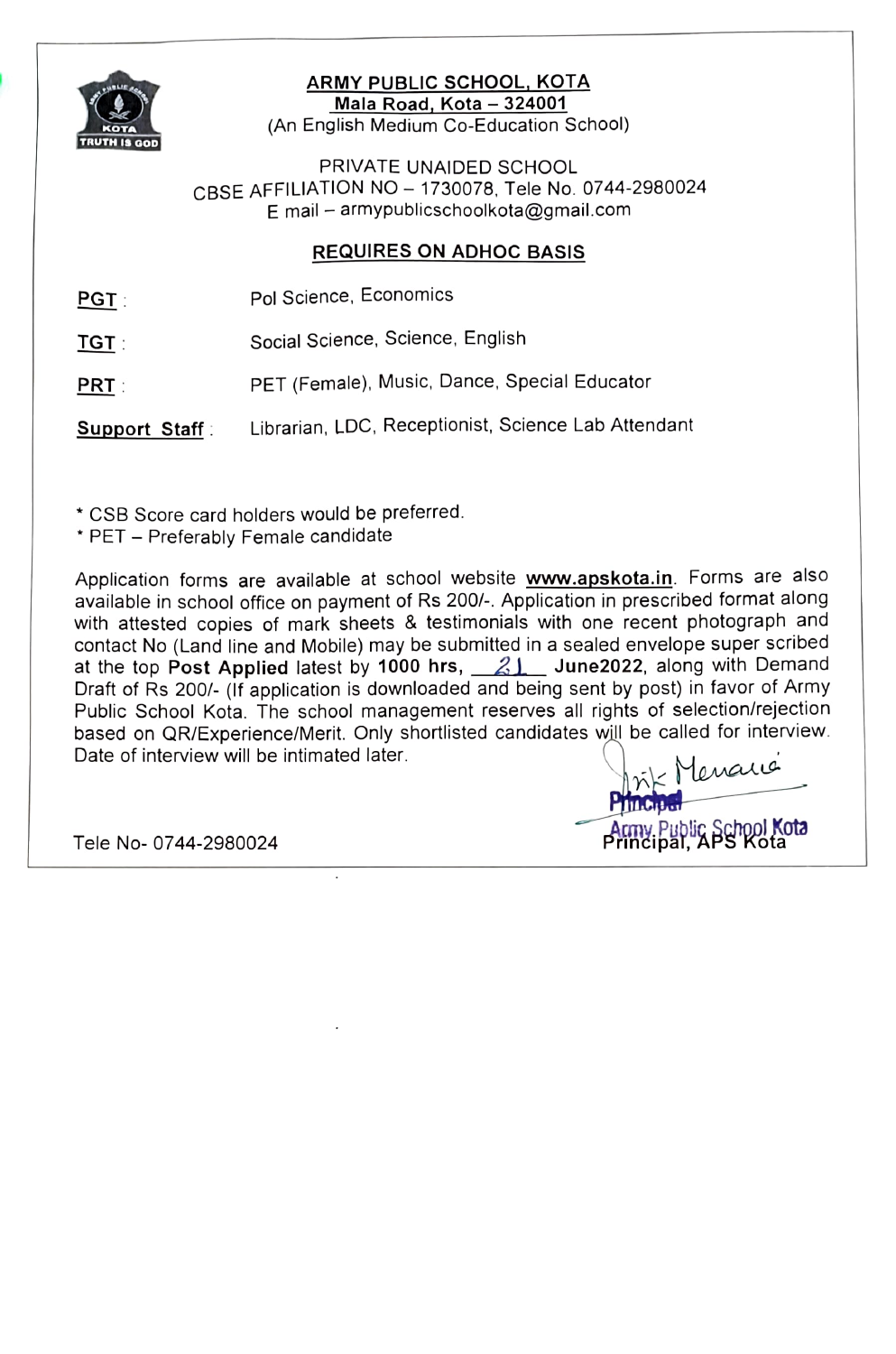### ARMY PUBLIC SCHOOL, KOTA Mala Road, Kota - 324001 (An English Medium Co-Education School) PRIVATE UNAIDED SCHOOL CBSE AFFILIATION NO- 1730078, Tele No. 0744-2980024 E mail-armypublicschoolkota@gmail com

#### REQUIRES ON ADHOC

1. Applications for the post of PGTs- Economics, Political Science, TGTs- English, Science (Physics), Social Science (Pol Sc/History), PET (PRT) Music Teacher (PRT). Dance Teacher (PRT), Special Educator (PRT), Librarian, Science Lab Atendant .Receptionist and LDC are invited from aspiring candidates

2. Qualification. The requisite qualifications are

| S/No | <b>POST</b> |       | <b>QUALIFICATION</b>                                                          | <b>AGE</b>         |
|------|-------------|-------|-------------------------------------------------------------------------------|--------------------|
| (b)  | <b>PGT</b>  | Adhoc | Post Graduate with the subject in which                                       | Fresh              |
|      |             |       | appointment is sought and qualified in B.Ed                                   | candidates:        |
|      |             |       | with minimum 50% marks in each                                                | Should be below    |
| (c)  | <b>TGT</b>  | Adhoc | Graduation with B Ed and equivalent with                                      | 40 years as on     |
|      |             |       | minimum 50% marks in each. In case a                                          | 01 Jul 2022        |
|      |             |       | candidate has not scored 50% marks in                                         |                    |
|      |             |       | graduation but has qualified as a post                                        | Experienced        |
|      |             |       | graduate with the same main subject and<br>scored 50% or more marks in PG the | <b>Candidates:</b> |
|      |             |       | candidature shall be valid.                                                   | Should be below    |
|      | PET(PRT)    | Adhoc | Graduate in Physical Education or B.P.Ed.                                     | 57 Years as on     |
| (d)  | (FEMALE)    |       | or D.P.Ed.                                                                    | 01 Jul 2022        |
| (e)  | Music       | Adhoc | (1) Senior Secondary school certificate with                                  | (should have       |
|      | Teacher     |       | 50% marks or intermediate with 50% marks                                      | minimum 5 years    |
|      | (PRT)       |       | or its equivalent and Bachelor Degree in                                      | teaching           |
|      |             |       | Music or equivalent from a recognized                                         | experience in      |
|      |             |       | university.                                                                   | appropriate        |
|      |             |       | (2) Competence to teach through                                               | category in the    |
|      |             |       | English/Hindi medium<br>Desirable: Knowledge of computer                      | last 10 years) in  |
|      |             |       | applications.                                                                 | CBSE Schools.      |
|      |             |       | Note: For the post of primary teacher                                         | For PGT category   |
|      |             |       | (music) the candidates who have obtained                                      | the candidate      |
|      |             |       | diploma in music are not eligible to apply.                                   | should have        |
| (f)  | Dance       | Adhoc | (a) Senior Secondary school certificate with                                  | worked as at least |
|      | Teacher     |       | 50% marks or intermediate with 50% marks                                      | PGT/TGT for 5      |
|      | (PRT)       |       | or its equivalent and Bachelor Degree in                                      | years in the last  |
|      |             |       | Dance or equivalent from a recognized                                         | 10 Years.          |
|      |             |       | university.                                                                   |                    |
|      |             |       | (b) Competence to teach through<br>English/Hindi medium                       |                    |
|      |             |       | Desirable: Knowledge of computer                                              |                    |
|      |             |       | applications.                                                                 |                    |
|      |             |       | Note: For the post of primary teacher                                         |                    |
|      |             |       | (dance) the candidates who have obtained                                      |                    |
|      |             |       | diploma in dance are not eligible to apply.                                   |                    |
|      |             |       |                                                                               |                    |